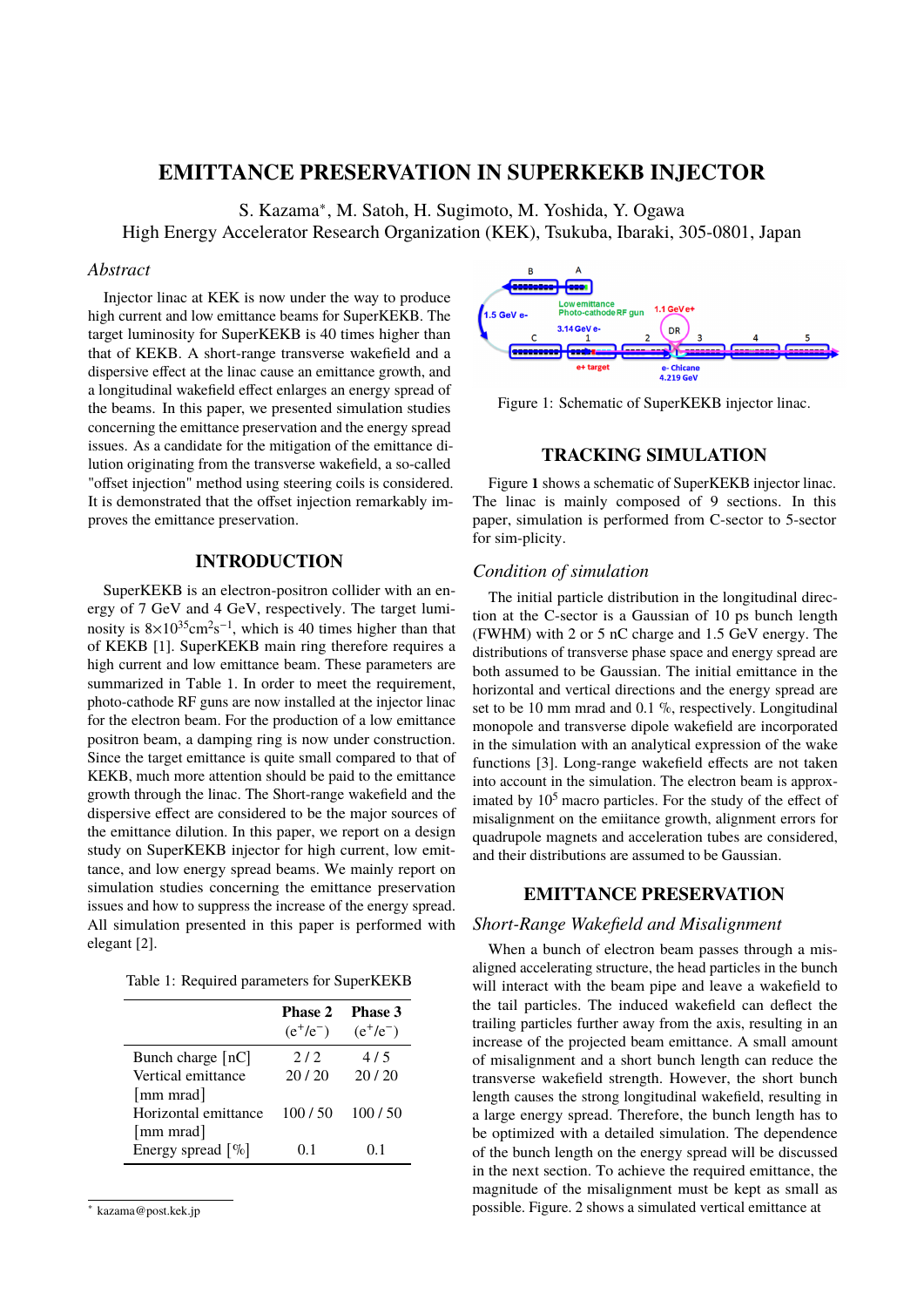the end of 5-sector as a function of the magnitude of local misalignment when the charge of the electron beam is 5 nC. It shows that the vertical emittance of 20 mm mrad can be realized if the magnitude of the misalignment is smaller than 0.1 mm in sigma.



Figure 2: Vertical emittance at the end of 5-sector as a function of the magnitude of misalignment.

In the SuperKEKB injector linac, the local alignment of the accelerator structures at the 3, 4, and 5-sector has been performed with a laser tracker during summer shutdown in 2014 [4]. As shown in Fig. 3, measured local alignment errors in the horizontal and vertical directions are estimated to be about 15  $\mu$ m and 40  $\mu$ m, respectively. Therefore, the initial goal of 100  $\mu$ m seems to be already achieved. Systematic uncertainties on the measurement are now under investigation. The most important error is expected to come from the uncertainty of the alignment of the girders on which accelerator structures are placed.



Figure 3: Measured misalignment of the accelerator structures on the girders in the horizontal (black) and vertical (red) direction.

#### *Offset Injection*

As discussed in the previous section, accelerator elements cannot be perfectly aligned. Hence, even when the beam is injected without an offset, the misalignment will induce the transverse wakefield. In order to reduce the emittance growth, a compensation method ("offset injection") has been investigated in this paper. In the actual experiment, this can be performed by adjusting the current of steering coil. Electron beams are then injected into the next section with a certain kick angle and a certain offset. The kick angle can be tuned in units of 0.1  $\mu$ rad, and the effect originating from the instability of a power source is estimated to be negligible. We simulated the effect of the offset injection in the case of Phase 2 and 3 using a lattice with an alignment error of 0.1 mm in sigma. Figure 4 and 5 show the vertical emittance at the end of 5-sector as a function of the offset and the kick angle when the beam charge is 2 and 5 nC, respectively. In both cases, optimal offsets and kick angles are estimated to be relatively small, which means that it is necessary to control the orbit stably in a high precision. In the case of 2 nC, a large number of combinations of offsets and kick angles satisfy the requirement in Phase 2. On the other hand, only a few parameters satisfy the requirement in the case of 5 nC, therefore the orbit control in Phase 3 will be quite challenging.



Figure 4: Vertical emittance as a function of the offset and the kick angle when the beam charge is 2 nC.

### **ENERGY SPREAD**

As another possible way to mitigate the emittance degradation, a bunch compression using J-Arc section is now under investigation [5]. Since the transverse wakefield effect can be reduced by shorter bunch length, a bunch compression system with non-isochronous J-arc could be a solution to achieve a lower emittance. However, the shorter bunch length causes the stronger longitudinal wakefield, resulting in a large energy spread. Therefore, it has to be well studied with detailed simulation. In this section, the relation between the bunch length and the energy spread is investigated. In the following simulation, the initial energy spread is set to be 0 to confirm how much energy spread is induced.